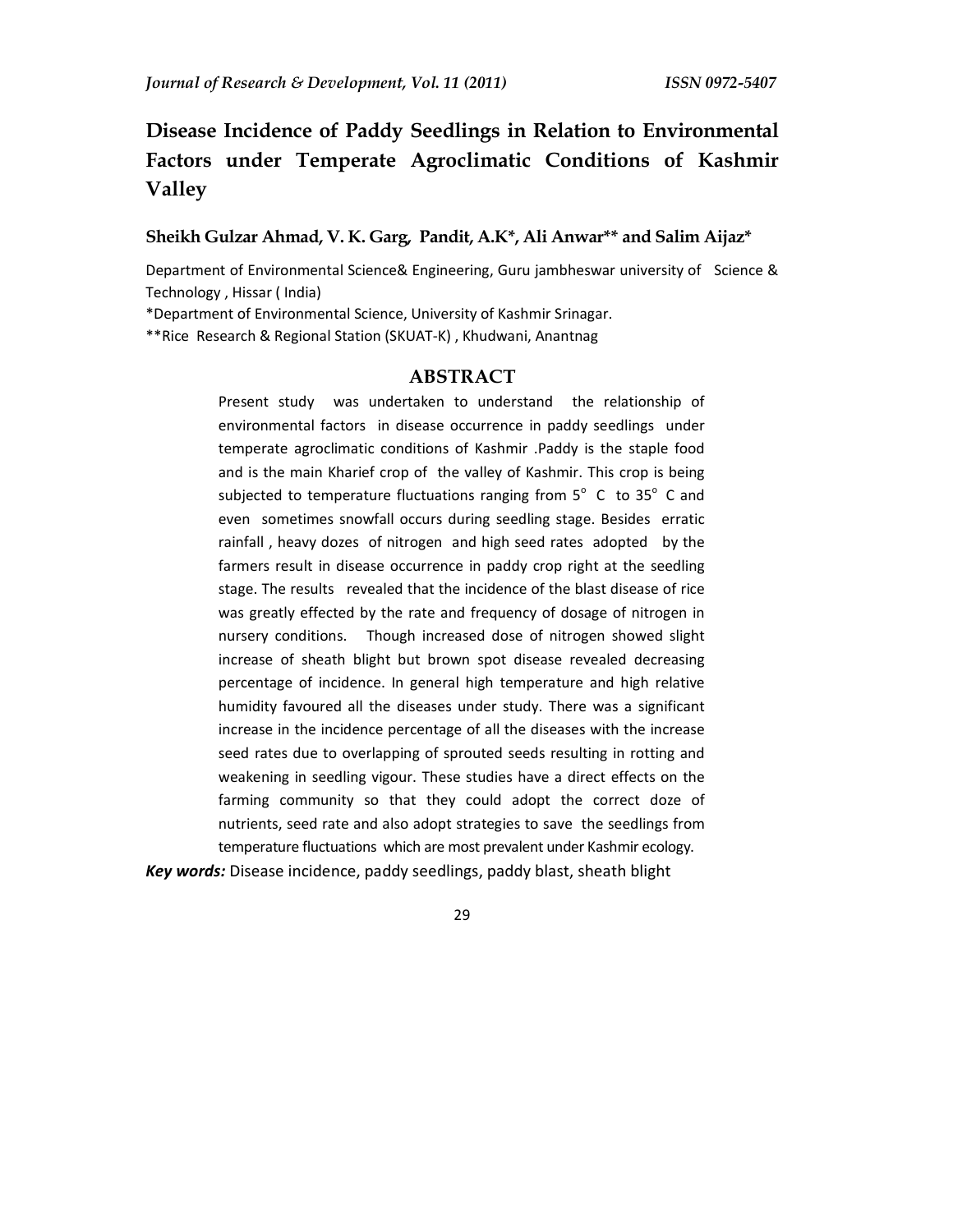### **INTRODUCTION**

The current global population of 6.4 billion is expected to reach 7.5 billions by 2020 and 9 billions by 2050AD. Most of this population increase will occur in developing countries of Asia and Africa, where rice is the staple food. Globally it is cultivated now in 154 million hectares with annual production of around 600 million tones and average productivity of 3.9 t/ha. More than 90% of rice is produced and consumed in Asian countries and provides 23% of global human per capita energy and 16% per capita protein. It is estimated that by 2020 at least 115-120 million tones of milled rice is to be produced in India to maintain the present level of self sufficiency (Viraktamath, 2007). Rice is staple food of the state and is the main *Kharief* crop of Kashmir and Jammu plains.

The weather and soil conditions like temperature, soil moisture, soil nutrients, light, air humidity, soil pollutants, soil pH etc. influence the seasonal development and geographical distribution of plant diseases (Jones, 1924). Blast disease of rice (*Pyricularia grisea*) is the major disease of rice and losses due to blast range up to 90% depending upon the part of plant infected. Bacterial leaf blight of paddy (*Xanthomonas oryzae*) has become one of the most serious problems of rice cultivation in India and field losses estimated to vary from 6- 60%. Brown spot of paddy (*Helminthosporium oryzae*) is prevalent in all rice growing areas of the country especially in heavy monsoon areas of West Bengal, where major epidemic in 1942 resulted in yield loss up to 90% . Sheath blight of rice (*Rhizoctonia solani*) was reported for first time in India by Paracer and chahal (1963) from Punjab. The reduction in the grain yield has been reported up to 80% in India by Lakhpale *et. al.* (1996). The present study was undertaken with the following objectives:

- i) Study the occurrence of different major diseases in rice seedling which cause a huge damage in rice nursery under Kashmir conditions viz Blast, Sheath blight and Brown spot diseases.
- ii) To study the relationship of temperatures and growth of disease pathogens under in-vivo studies.
- iii) To isolate pathogen of most prevalent diseases in nursery of rice.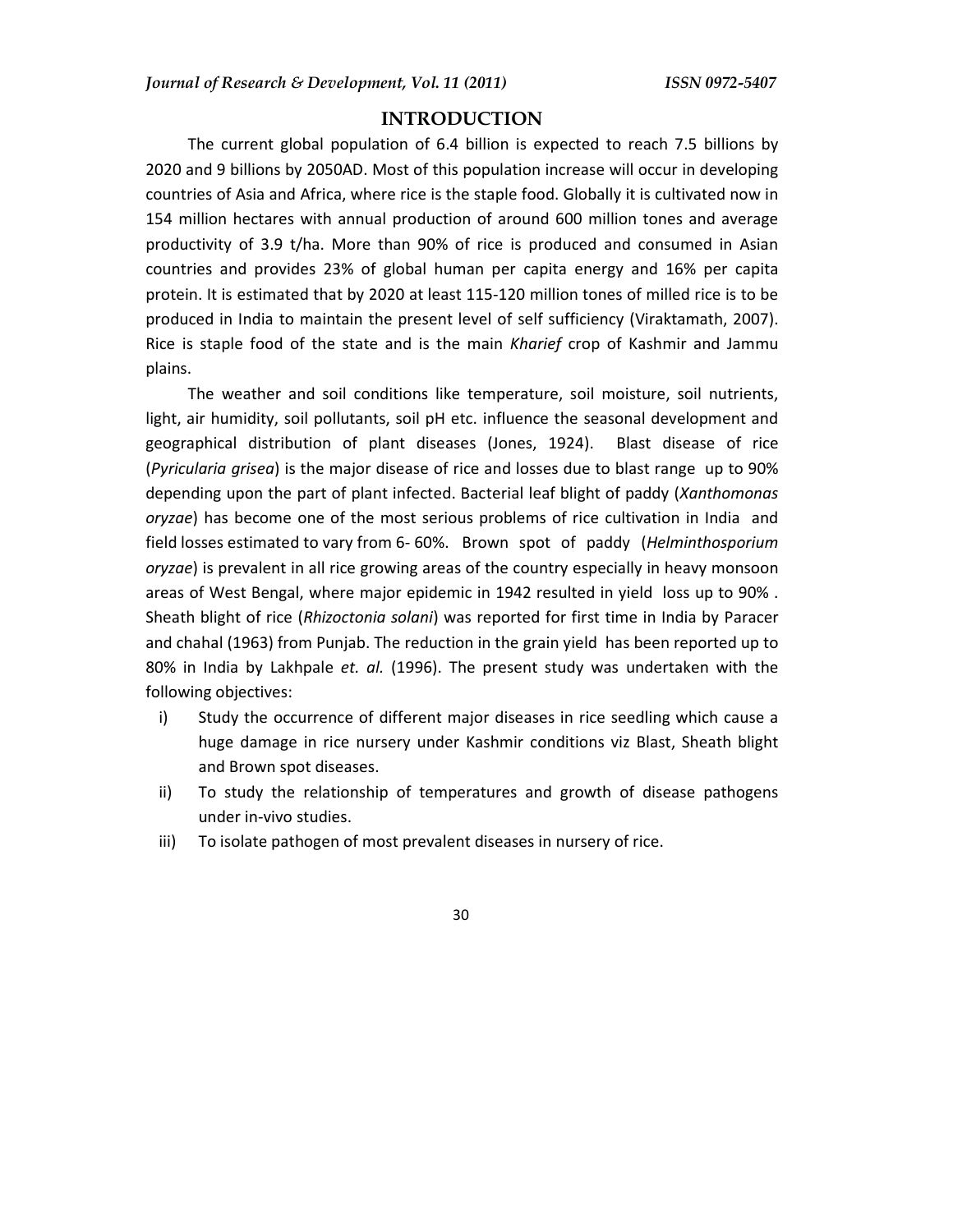## **MATERIALS AND METHODS**

The study was carried out at the Research Farm of Rice Research & Regional Station Khudwani of S. K. University of Agricultural Sciences & Technology of Kashmir during 2007. The following general procedure was followed in different experiments to fulfill the objectives :

## **Preparation of Nursery:**

Healthy and stout paddy seeds free from the diseases were kept into fresh cotton bags and soaked in fresh water for 24 hours. After 24 hours the seed bags were brought out and kept under the temperature of  $20 - 30^{\circ}$ C. After 4-6 days the sprouts emerged and were sown in nursery area comprising of 1/10 of total cultivated land with different seed rates and with various doses of urea.

# **Incidence of disease:**

Direct methods measure disease as incidence or severity.

Disease incidence (I)  $=\frac{100.01 \text{ infected plant units}}{T} \times 100$ Total No. of units assessed No. of infected plant units  $\frac{1}{x}$ 

# **Descriptive scale used for estimating disease intensity:**

The grades developed by British Mycological Society (1947) are as: -

| $\Omega$ | $=$ | Not seen in field                                                   |
|----------|-----|---------------------------------------------------------------------|
| 0.1      | $=$ | A few spots (1 or 2 spots) in 10.8m radius.                         |
|          |     | A few plants affected.                                              |
| 1%       | $=$ | Up to ten spots per plant, or general light spotting                |
| 5%       | $=$ | About 50 spot per plant, or up to one leaflet in ten attacked.      |
| 25%      | $=$ | nearly every plant with lesions, plant still remaining normal form. |
|          |     | Fields may smell of blight but look green although every plant is   |
|          |     | infected.                                                           |
| 50%      | $=$ | Every plant affected and about half of the leaf area destroyed by   |
|          |     | blight. Field looks green flecked with brown.                       |
| 75%      | $=$ | About three quarters of the leaf area destroyed by blight. Field    |
|          |     | looks neither predominantly brown nor green.                        |
| 95%      |     | Only a few leaves left green, but stems green.                      |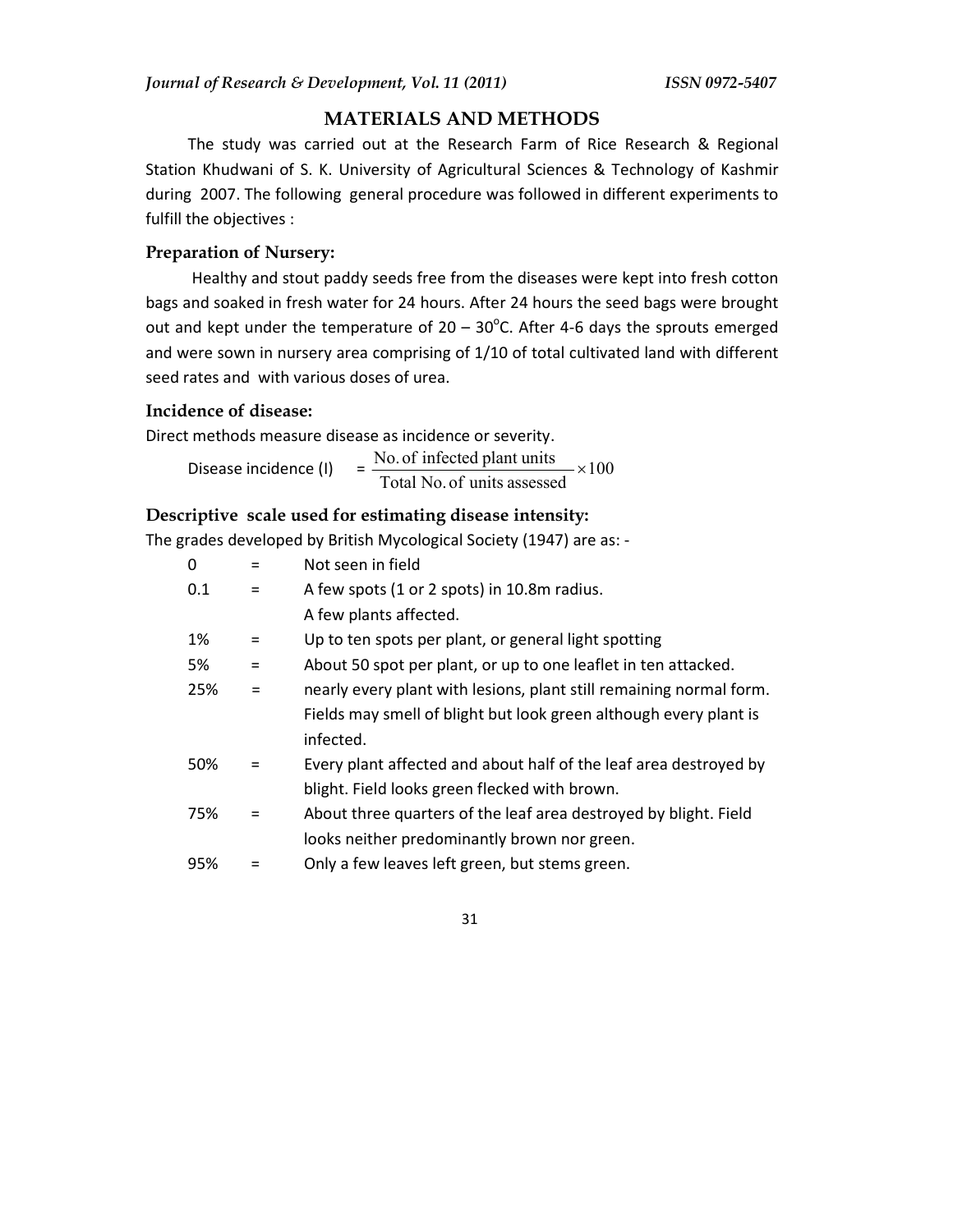#### 100% = All leaves dead, stem dead or dying

### **Isolation of pathogen from diseased plant tissues of rice seedlings**: -

#### **Preparation of Potato Dextrose Agar Medium:-**

Initially 200g potato peeled slices were boiled for  $\frac{1}{2}$  hours in sterilized distilled water then strained through cheese cloth. Then added 20 grams of dextrose and agar powder each and filled the water to complete 1 liter quantity. Then poured in conical flasks of 500ml quantity were plugged and autoclaved up to 15 square inch pressure for 1 hour to get rid with all the possible contamination in medium for further studies.

#### **Isolation of Pathogen:**

Pieces of diseased tissues were washed and placed in a beaker. Squares of tissues approximately 0.5cm across were cut from the advancing margins of lesions & placed in calcium hypochlorite solution for 3 to 5 minutes. Transferred small pieces of tissues onto hardened agar medium with alcohol – flamed forceps. Agar medium with diseased tissue were surface sterilized to avoid contamination .

#### **Recording growth of mycelia**

The radial growth and mycelial growth of the fungi were carried out in solid and liquid medium. Seven temperature levels (5, 10, 15, 20, 25, 30 and 35 $^{\circ}$ C) were studied in PDA medium. Each treatment was replicated thrice. They were sterilized at 120kg/cm<sup>2</sup> pressure for 10 minutes. In solid medium tests, a 5mm mycelial disc was cut from the margin of a 14 days old culture and place asceptically. The centre of the petridish containing 20ml media and incubated at different temperatures for 14 days. Dry mycelial weight and radial growth of the each fungus was recorded. Results were analyzed statistically.

#### **Recording of weather data**

Weather data for the months of April to July was collected from the Meteorological Department of S.K. Univ. of Agri. Sci. & Technology Shalimar ,Srinagar (Table1).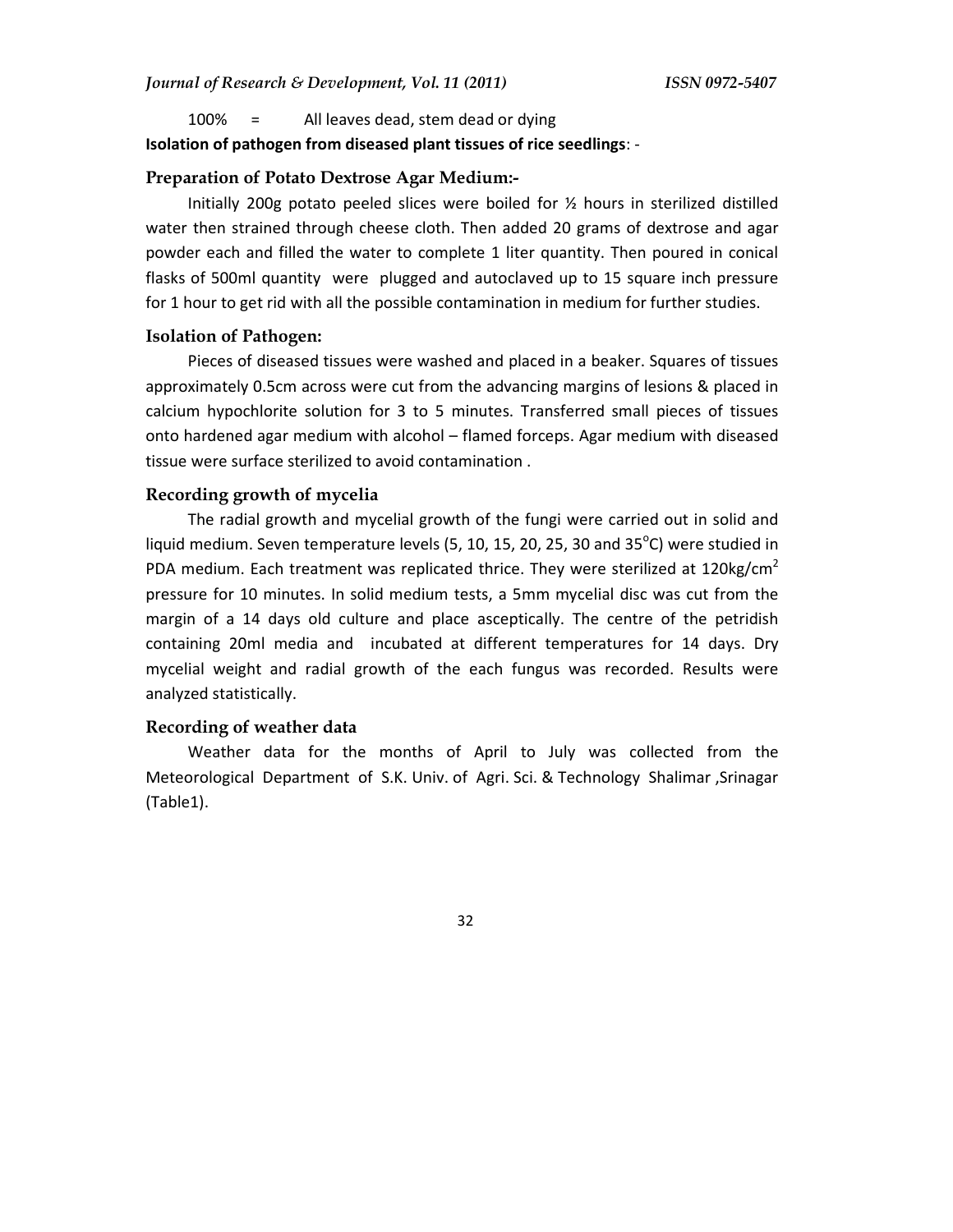| Weather                   | April. | May  | June | July |
|---------------------------|--------|------|------|------|
| Parameters                |        |      |      |      |
| Rainfall(mm)              | 0.4    | 2.8  | 0.4  | 8.5  |
| Max. temp. <sup>o</sup> C | 30.79  | 20.8 | 28.9 | 28.9 |
| Min. temp. <sup>o</sup> C | 6.87   | 8.4  | 12.4 | 16.6 |
| Sunshine hours            | 9.21   | 5.4  | 9.3  | 6.5  |

**Table 1: Weather data from April to July ,2007**

## **RESULTS AND DISCUSSION**

Studies conducted at Rice Research and Regional Station, SKUAST-K Khudwani, Anantnag on the effect of temperature (Table 2) revealed that there was a significant increase in dry weight of mycelia from 35.5 mg to 150.7 mg with an increase of temperature from 5<sup>o</sup>C to 30<sup>o</sup>C in case of rice blast ( *pyricularia grisea*). At 35<sup>o</sup>C, there was a significant decrease of mycelial growth from 150.7 mg at 30 $^{\circ}$ C to 94.5 mg at 35 $^{\circ}$ C.

**Table 2: Effect of temperature on the growth of** *Pyricularia risea, Helminthosporium oryzae and Rihzoctonia solani.*

| <b>Temperature</b> | Dry mycelial weight (mg) |           |           | Mean colony diameter<br>(mm)<br>on solid media |           |           |  |
|--------------------|--------------------------|-----------|-----------|------------------------------------------------|-----------|-----------|--|
|                    | P. grisea                | H. oryzae | R. solani | P. grisea                                      | H. oryzae | R. solani |  |
| $5^{\circ}$ C      | 35.50                    | 41.50     | 15.50     | 7.50                                           | 14.60     | 8.60      |  |
| $10^{\circ}$ C     | 70.00                    | 75.80     | 25.70     | 15.00                                          | 22.50     | 15.70     |  |
| $15^{\circ}$ C     | 87.00                    | 95.00     | 40.00     | 21.00                                          | 28.70     | 21.00     |  |
| $20^{\circ}$ C     | 105.50                   | 115.70    | 48.70     | 35.60                                          | 45.00     | 30.70     |  |
| $25^{\circ}$ C     | 135.00                   | 150.00    | 56.70     | 41.50                                          | 50.50     | 36.50     |  |
| $30^{\circ}$ C     | 150.70                   | 170.00    | 70.50     | 50.70                                          | 60.30     | 43.50     |  |
| $35^{\circ}$ C     | 94.50                    | 181.80    | 78.70     | 60.00                                          | 70.50     | 50.70     |  |
| C. D. at 1%        | 7.61                     | 9.51      | 6.42      | 3.42                                           | 5.14      | 3.15      |  |

In case of sheath blight & brown spot, there was significant increase of dry mycelial weight from 41.5 mg to 181.20mg and 15.5 mg to 78.70 mg respectively. The results on the mean colony diameter (mm) revealed that there was a significant increase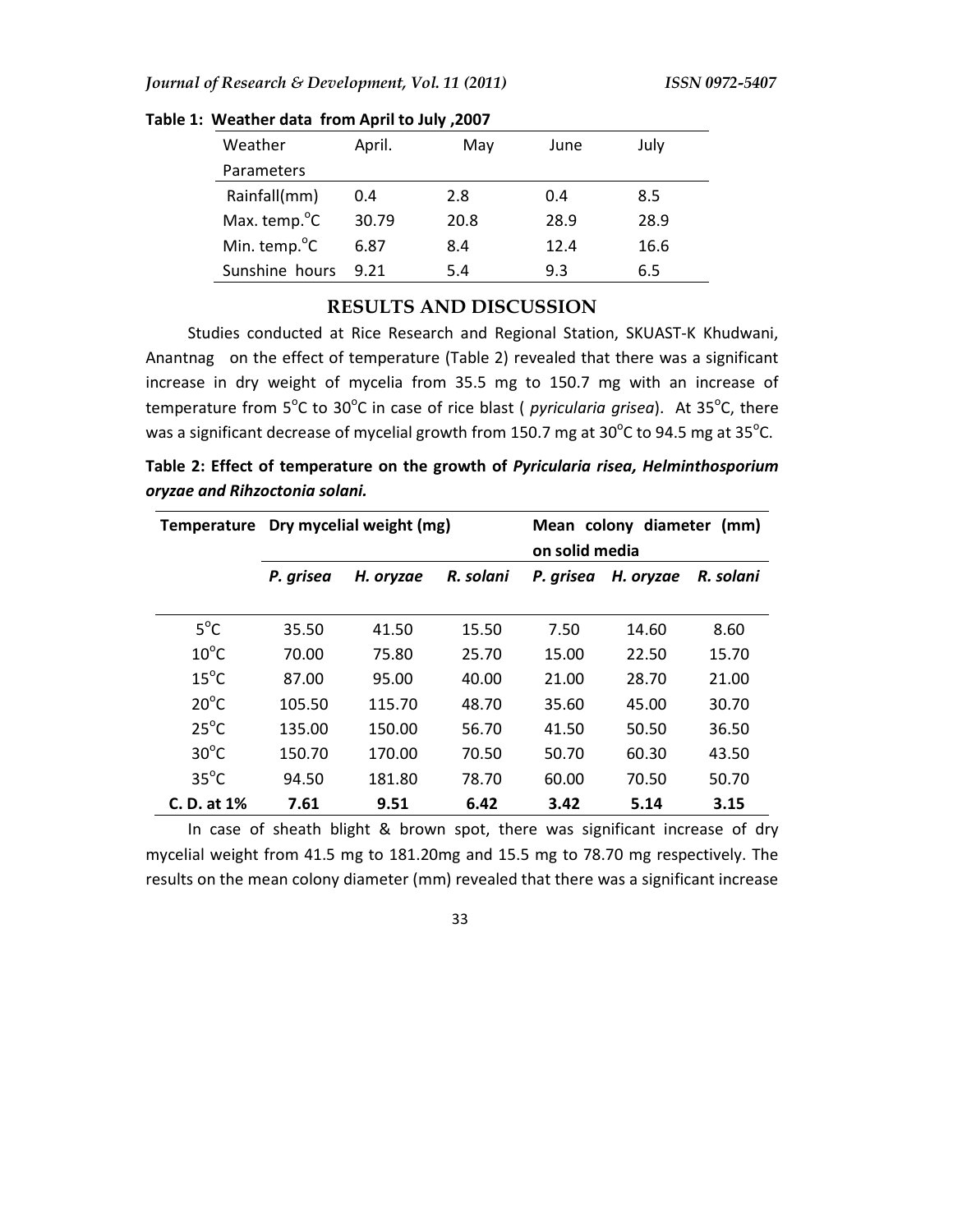in the diameter from 7.5 mm to 60mm in case of *P. grisea,* 14.6 mm to 70.5 mm in case of brown spot (*Helminthosporium oryzae)* and 8.6mm to 50.7 mm in case of sheath blight (*Rhizoctonia solani)* The effect of temperature on the infection and development of blast disease of rice has been studied by many workers (Suzuki,1975,Agarwal et al.,1989). It is now well established that low night temperature during the growth of rice plants is the most critical of environmental factors that predispose the host to infection by *P. grisea* (Suryanarayanan, 1996). At the Central Rice Research Institute, Cuttack, India, it has been found that an out break of blast can be expected at a minimum night temperature of  $20 - 24$ <sup>o</sup>C and relative humidity above 90% during the early morning period for  $2 - 4$  days.



**Brown spot Sheath Blight** Sheath Blight Pathogen: *Helminthosporium oryzae*: Pathogen: *Rhizoctonia solani*



Studies on the different doses of nitrogen(Table 3) on the disease incidence revealed that there was significant increase in the leaf blast from 3% in control (no nitrogen) to 20% with 120 kg N/ha with 567% over the control. Sakamoto (1948) demonstrated that resistance to rice blast decreased with increased nitrogen levels due to injurious effects of ammonium, accumulation in the cells of plants. However brown spot disease showed a decrease in trend with increase in the levels of nitrogen from 50% (control) to 20% with 120kgN/ha with 60% decrease over the control. Sheath blight showed initial decrease in the incidence percentage from 5% to 4.5% with

29 28 334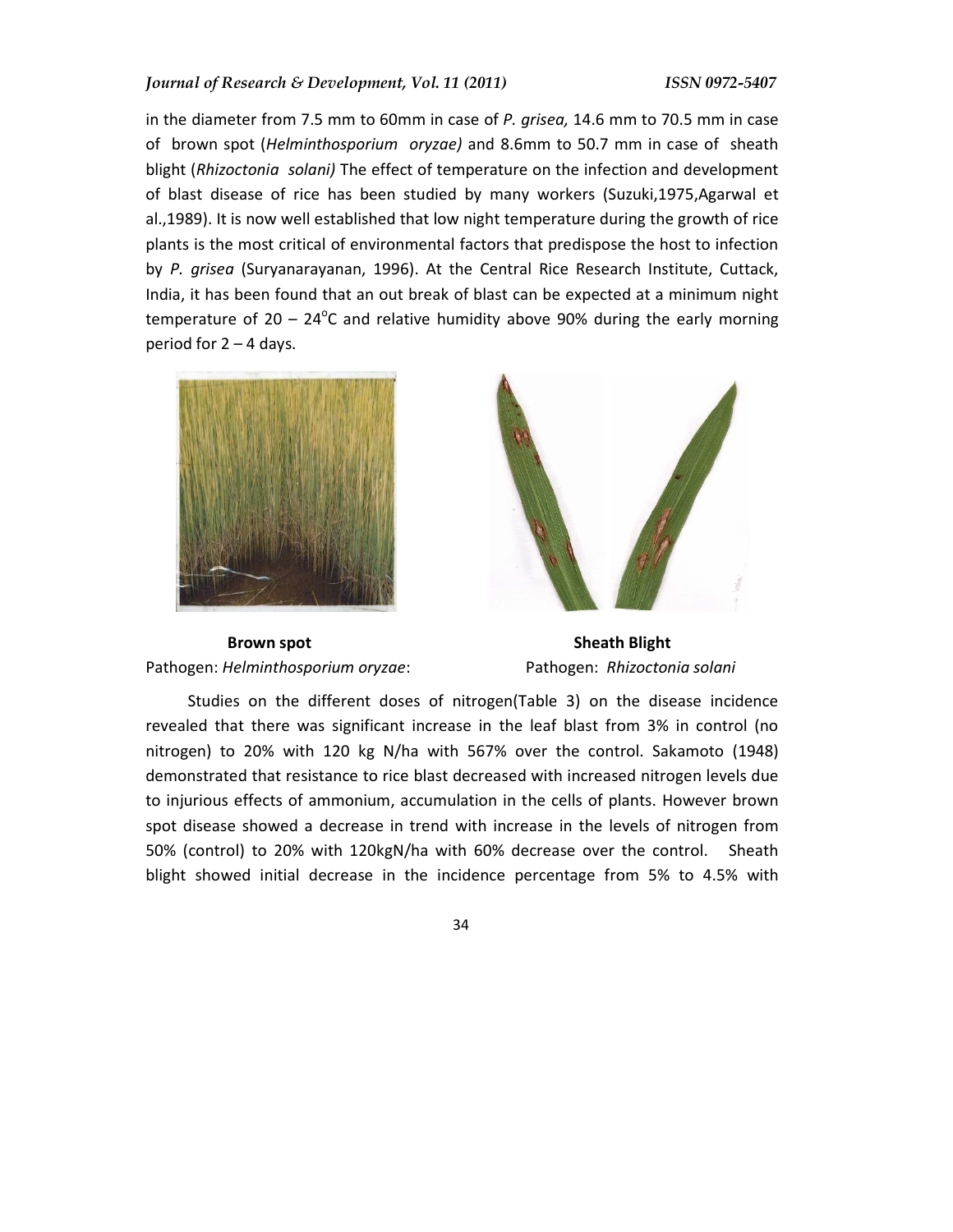increase of 20 kg N/ha over control but later on there was increase in percentage of disease occurrence to 4% and later on there was again decrease to 0% at 60 kg N/ha. From 60kgN/ha onwards there was significant increase from 20% with 80kgN/ha to 46% with 120kgN/ha. The connection between nutrition and susceptibility to parasitic and non parasitic diseases in plants has been studied by Karl Boning (1976).

The results on different seed rates (Table 4) on the occurrence of disease in paddy nursery revealed that leaf blast showed initially slight increase but with higher seed rates viz 100kg/ha & onwards, there was a significant increase from 4% to 20.5%.The incidence percentage on the brown spot revealed significant increase from 5% to 40.00% with an increase of seed rate from  $60 - 160$  kg / ha. Sheath blight also revealed increase in trend with increase in the seed rate. However, there was a non-significant difference between 60 & 80 kg/ha, 140 & 160 kg/ha. Also maximum seed rate also influences the seedlings due to overlapping of sprouted seeds resulting rotting & weakening in seedling vigour.

| Nitrogen        | Incidence (Percentage) |          |                   |          |               |          |
|-----------------|------------------------|----------|-------------------|----------|---------------|----------|
| (kg/ha)         | Leaf blast             | Percent  | <b>Brown spot</b> | Percent  | <b>Sheath</b> | Percent  |
|                 |                        | increase |                   | decrease | slight        | increase |
| 0               | 3.00                   | --       | 50.00             | $-$      | 5.00          | --       |
| 20              | 4.50                   | 50       | 47.50             | 6        | 4.50          | 10       |
| 40              | 5.00                   | 67       | 46.00             | 8        | 5.20          | 4        |
| 60              | 6.50                   | 117      | 45.00             | 10       | 5.00          | 0        |
| 80              | 9.50                   | 217      | 40.50             | 19       | 6.00          | 20       |
| 100             | 11.00                  | 267      | 30.00             | 40       | 6.50          | 30       |
| 120             | 20.00                  | 567      | 20.00             | 60       | 7.30          | 46       |
| $C.D.$ at $1\%$ | 2.14                   |          | 3.58              |          | 1.72          |          |

|         | Table 3: Effect of different dosages of nitrogen on incidence of diseases in rice |  |  |  |  |
|---------|-----------------------------------------------------------------------------------|--|--|--|--|
| nursery |                                                                                   |  |  |  |  |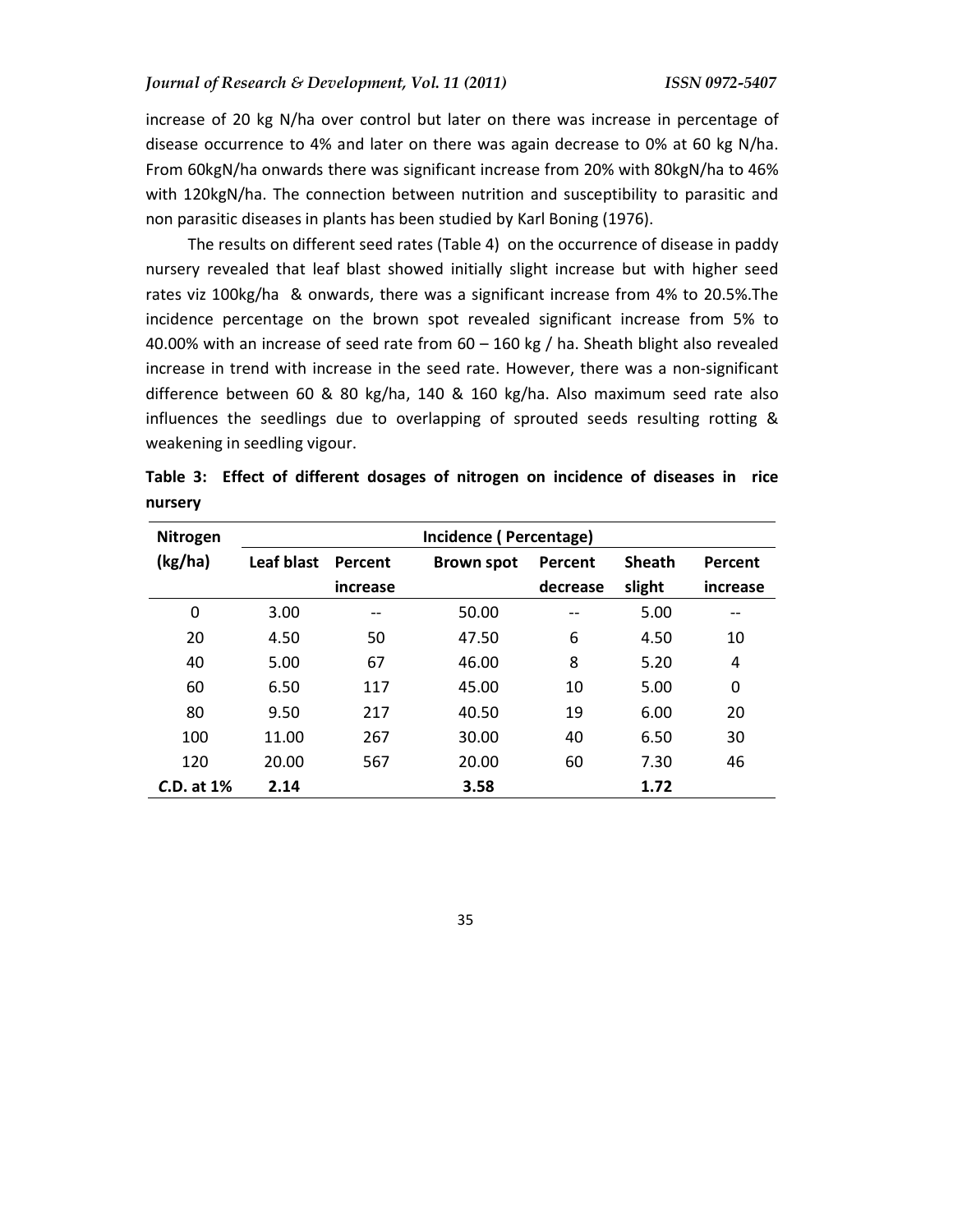| Seed rate       | Incidence % |                   |                      |  |  |
|-----------------|-------------|-------------------|----------------------|--|--|
| Kg/ha           | Leaf blast  | <b>Brown spot</b> | <b>Sheath blight</b> |  |  |
| 60              | 2.00        | 5.00              | 2.00                 |  |  |
| 80              | 2.50        | 8.00              | 3.00                 |  |  |
| 100             | 4.00        | 15.00             | 4.50                 |  |  |
| 120             | 10.00       | 21.70             | 5.70                 |  |  |
| 140             | 14.50       | 30.50             | 6.00                 |  |  |
| 160             | 20.50       | 40.00             | 6.80                 |  |  |
| $C.D.$ at $1\%$ | 0.98        | 1.75              | 1.14                 |  |  |

**Table 4 : Effect of seed rate efficiency on occurrence of diseases in rice nursery** 

Studies conducted revealed the blast disease was increased with increase of Nitrogen dosages in nursery of rice. It has been found that the rate, frequency and timing of nitrogen application had a much greater influence on leaf blast than on brown spot diseases as was observed in previous reports (Dos *et al* 1986). However, the no nitrogen treatment had less blast incidence than the treatments where nitrogen was applied but this was probably not sufficient to influence the relative occurrence of brown spot disease. In the present study, the increased nitrogen dose really impended the incidence of brown spot disease in rice nursery. The brown spot was consistently decreased with increase in nitrogen doses in nursery whereas it is interesting to attribute that sheath blight disease appeared in variable incidence without a significance response of nitrogen application. High doses of silicate, magnesium have been reported to increased severity of bacterial blight of paddy (Inoue and Tsuda, 1959) whereas potassium has been shown to decrease the disease (Yamanaka et al, 1952). On the other hand, Kim and Cho (1970) have reported that potassium and phosphorus applications at twice the normal level tend to stimulate lesion development of bacterial blight.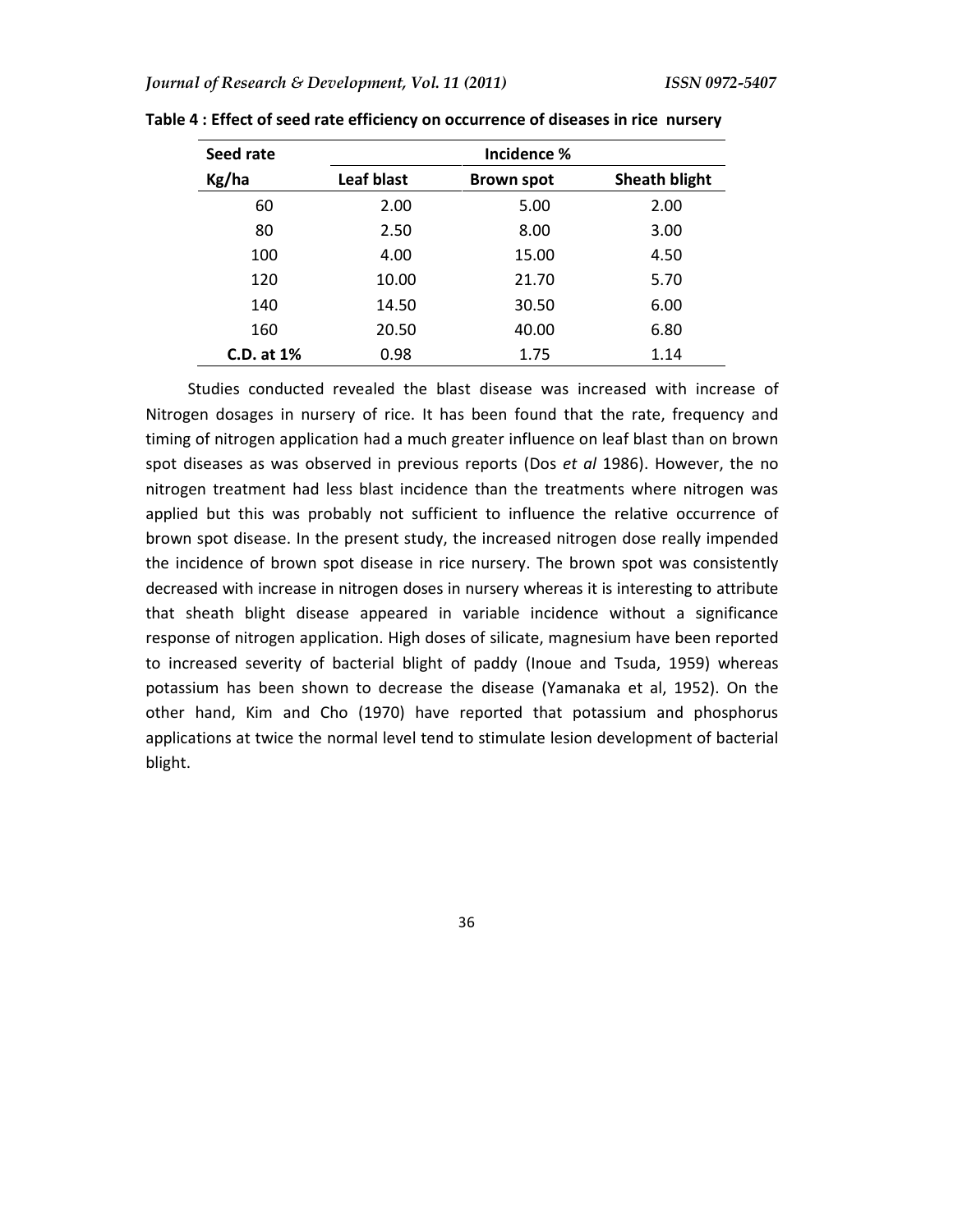

# **Rice Blast**  Pathogen: *Pyricularia grisea*

The results revealed that the incidence of the blast disease of rice was greatly effected by the rate and frequency of dosage of nitrogen in nursery conditions. Thus to prevent the occurrence of rice blast indiscriminate application of nitrogen should be avoided. Though increased dose of nitrogen showed slight increase of sheath blight but brown spot disease revealed decreasing percentage of incidence. In general high temperature and high relative humidity favoured all the diseases under study. There was a significant increase in the incidence percentage of all the diseases with the increase seed rates due to overlapping of sprouted seeds resulting in rotting and weakening in seedling vigour. These studies have a direct effects on the farming community so that they could adopt the correct doze of nutrients, seed rate and also adopt strategies to save the seedlings from temperature fluctuations which are most prevalent under Kashmir ecology.

#### **REFERENCES**

Agarwal, P.C., Mortensen, C.N. and Marthur, S.B. 1989. Seed-borne diseases and seed health testing of rice. Tech. Bull. No. 3, *Phytopathological papers No. 30. CAB International Mycological Institute, Kew, U.K.*